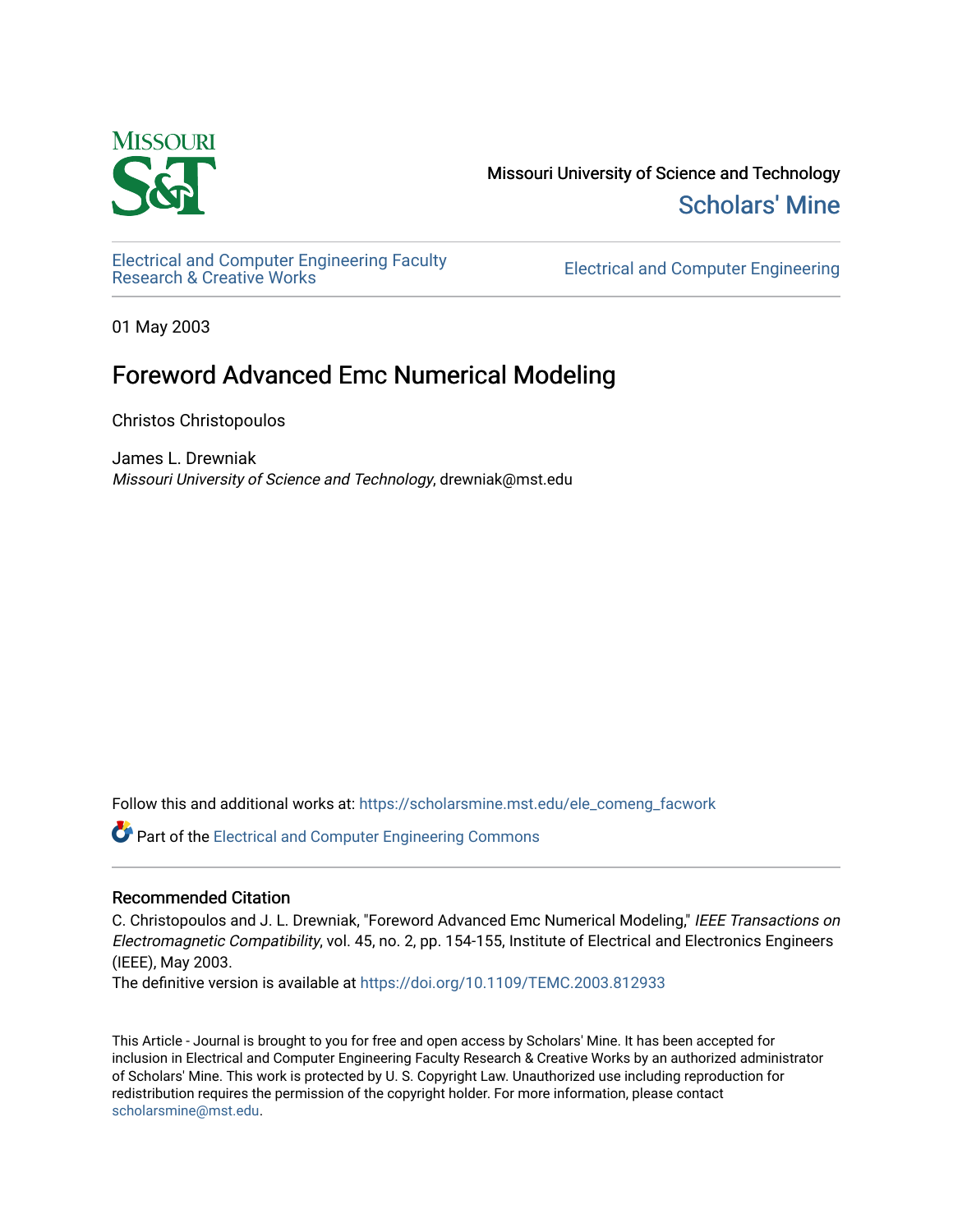## Foreword Advanced EMC Numerical Modeling

**T** HE INCREASING need in recent years for computer-based design and analysis techniques in all fields of engineering has resulted in the development of sophisticated models and simulation tools. In the field of electromagnetic compatibility (EMC), major advances have been made, brought about by the unique aspects of EMC design, which makes it different from other fields of electromagnetic design. These features include the presence of widely different time and space scales in the same physical problem, the use of various materials with widely varying and frequency-dependent parameters, the need to characterize systems well beyond their normal operating frequency range, the statistical nature of many of the electrical parameters, and finally extreme complexity.

A whole array of models have been devised to cover aspects of complex EMC problems such as, lumped-circuit models, distributed models, and full-field models. Yet, major developments are still needed to enhance and integrate these models so that practical EMC problems can be solved.

The purpose of this Special Issue on "Advanced EMC Numerical Modeling" is to highlight major areas of advancement in EMC simulation where the creative skills of modelers have introduced innovative approaches that are revolutionizing EMC numerical modeling and simulation. The following papers cover the state of the art and point to future trends in five important areas. The first three papers by Staker *et al.*, Ruehli *et al.*, and Rubinstein *et al.* illustrate how major generic modeling techniques are being extended and improved to increase efficiency or to exploit developments in computer technology. This is a continuing effort since any enhancements in the efficiency of the basic full-field modeling techniques is highly desirable as new and more complex problems are tackled. A permanent problem in the simulation for EMC is the treatment of boundaries, either to terminate open-boundary problems, or to avoid detailed modeling of particular features. The papers by Berenger and by H. Wang *et al.* address this particular issue of boundaries.

Notwithstanding any improvements in the main full-field modeling techniques, it is difficult to envisage that electrically large practical EMC problems could be tackled without incorporating special models which describe more efficiently particular electrically small features such wires, apertures etc. This combination of techniques, in the same simulation, to tackle multiscale problems appears to be an essentially pre-requisite to full scale simulation of practical problems. The next two papers address the modeling of thin wires. The paper by Sewell *et al.*uses modal expansion techniques to interface the global mesh to local wire solutions and the paper by Ala *et al.* employs wavelets. A similarly challenging application is the simulation of coupling through shields with apertures. The paper by Martin *et al.*uses semi-empirical techniques to describe apertures, while the papers by Paul *et al.* and *Siah et al.* employ a digital filter interface and fast multipole method respectively to model coupling.

The last two papers by K. Wang *et al.* and Fan *et al.*give two examples of a large simulation of a practical EMC problem.

Finally, we wish to thank all the authors of the papers which appear in this issue, for their valuable contributions, and also those whose papers could not be included and will appear in forthcoming regular issues of the transactions. We also express our appreciation to Prof. M. Koledintseva who helped us with the handling of the submitted papers.

> CHRISTOS CHRISTOPOULOS*, Guest Editor* University of Nottingham School of Electrical and Electronic Engineering Nottingham NG7 2RD, U.K.

JAMES L. DREWNIAK*, Guest Editor* University of Missouri-Rolla Electromagnetic Compatibility Laboratory Rolla, MO 65409 USA

Digital Object Identifier 10.1109/TEMC.2003.812933